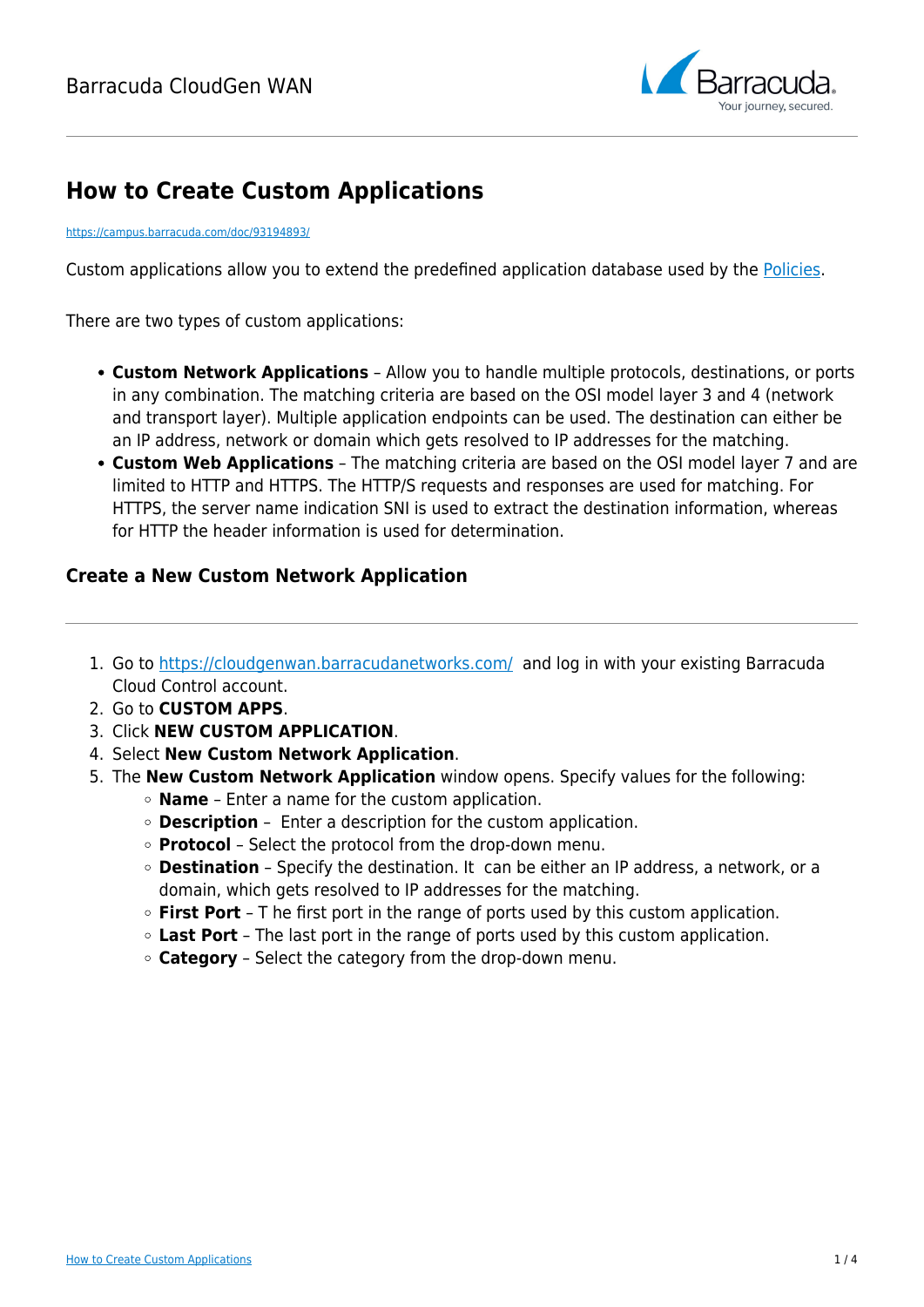

| <b>New Custom Network Application</b> | $\times$                     |
|---------------------------------------|------------------------------|
| GENERAL                               |                              |
| Name*<br>G)                           | CampusPortal                 |
| Description<br>G)                     | Barracuda Campus Portal      |
| APPLICATION ENDPOINTS                 |                              |
| Protocol*<br>(i)                      | <b>TCP</b>                   |
| Destination *<br>(i)                  | campus.barracuda.com         |
| First Port<br>G)                      |                              |
| (i) Last Port                         |                              |
|                                       | $\pm$                        |
| CATEGORY                              |                              |
| Category *<br>(i)                     | Web Traffic                  |
|                                       | <b>CANCEL</b><br><b>SAVE</b> |

#### 6. Click **SAVE**.

### **Create a New Custom Web Application**

- 1. Go to<https://cloudgenwan.barracudanetworks.com/> and log in with your existing Barracuda Cloud Control account.
- 2. Go to **CUSTOM APPS**.
- 3. Click **NEW CUSTOM APPLICATION**.
- 4. Select **New Custom Web Application**.
- 5. The **New Custom Web Application** window opens. Specify values for the following: **Name** – Enter a name for the custom application.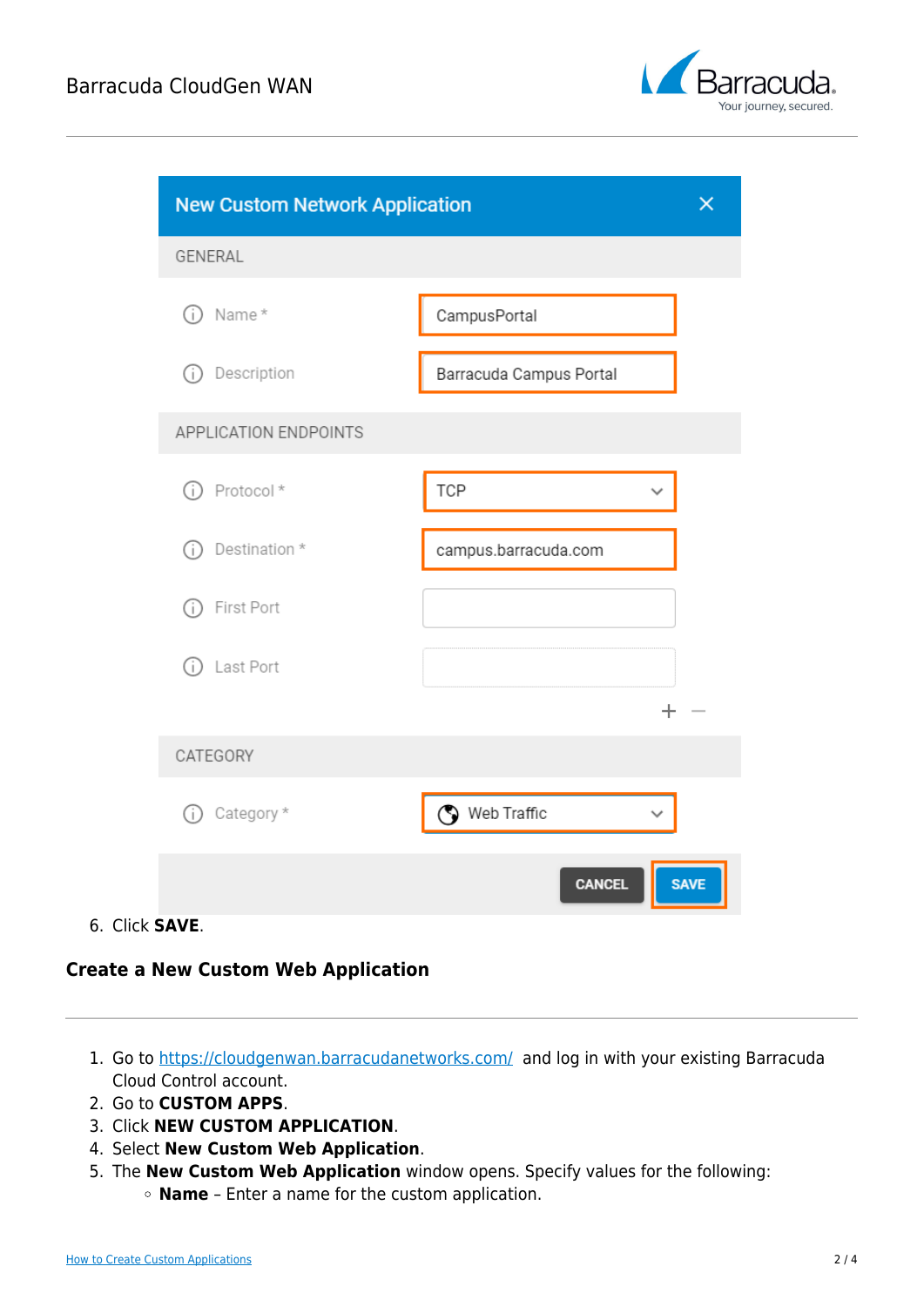

- **Description** Enter a description for the custom application.
- **Destination** Enter the destination and click **+**.
- **Category** Select the category from the drop-down menu.

| <b>New Custom Web Application</b><br>$\times$ |                                      |
|-----------------------------------------------|--------------------------------------|
| GENERAL                                       |                                      |
| Name*<br>Ĵ.                                   | CampusWeb                            |
| Description<br>(i                             | Barracuda Campus                     |
| APPLICATION ENDPOINTS                         |                                      |
| Protocol<br>÷.                                | HTTP/HTTPS                           |
| Port<br>Œ                                     | 80/443                               |
| Destination *<br>(i)                          | campus.barracuda.com<br>$\mathbf{+}$ |
| CATEGORY                                      |                                      |
| Category *<br>(i)                             | SaaS & Business                      |
|                                               | <b>SAVE</b><br><b>CANCEL</b>         |

6. Click **SAVE**.